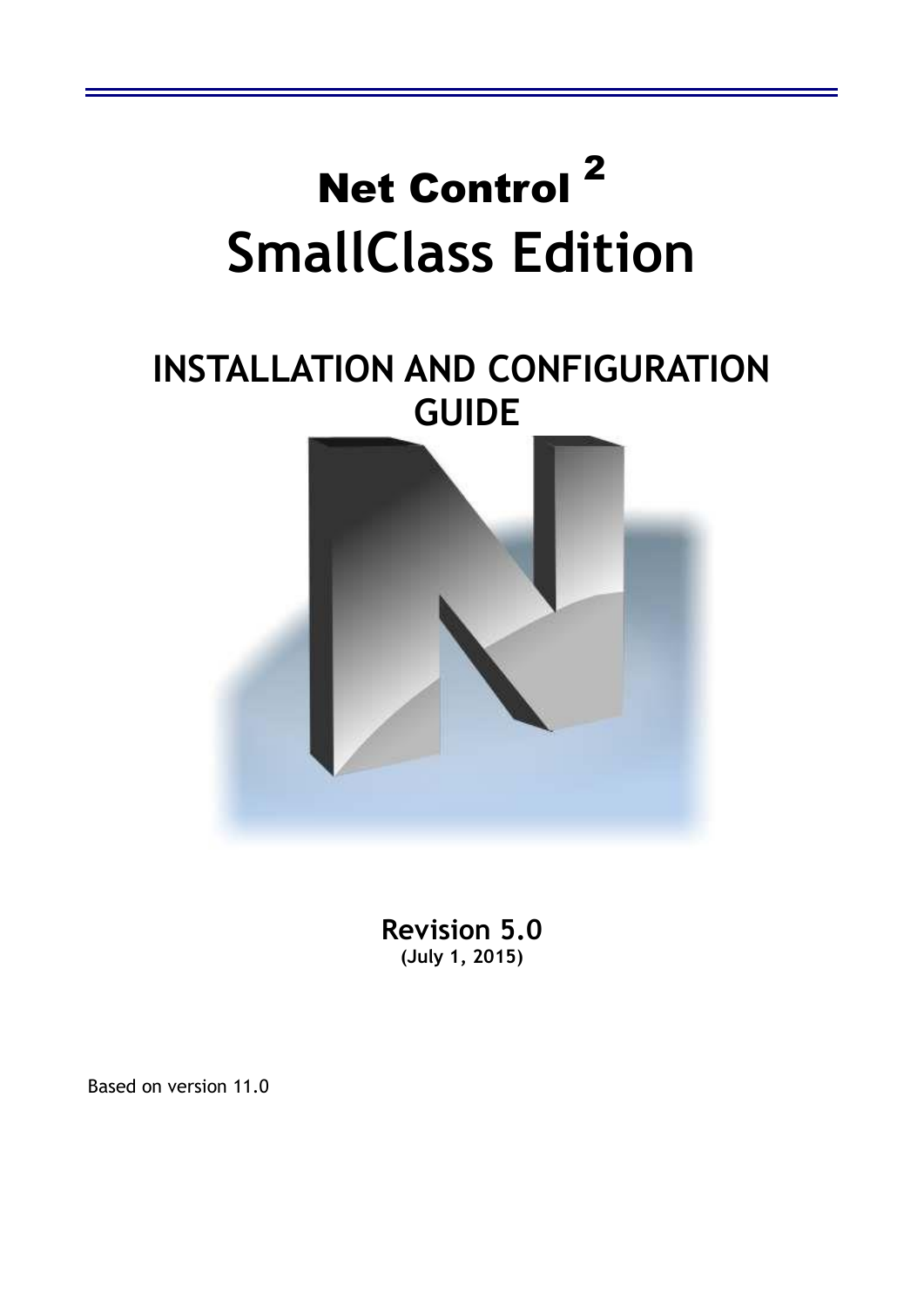The software described in this book is furnished under a license agreement and may be used only in accordance with the terms of the agreement. Copyright **©**2015 Net Software P.C. All Rights Reserved. Any technical documentation that is made available by Net Software P.C. is the copyrighted work of Net Software P.C. and is owned by Net Software P.C. NO WARRANTY. The technical documentation is being delivered to you AS-IS and Net Software 2 makes no warranty as to its accuracy or use. Any use of the technical documentation or the information contained therein is at the risk of the user. Documentation may include technical or other inaccuracies or typographical errors. Net Software 2 reserves the right to make changes without prior notice.

Microsoft, Windows, and the Windows logo are registered trademarks of Microsoft Corporation.

Intel, Pentium are registered trademark of Intel Corporation.

Other product names mentioned in this manual may be trademarks or registered trademarks of their respective companies.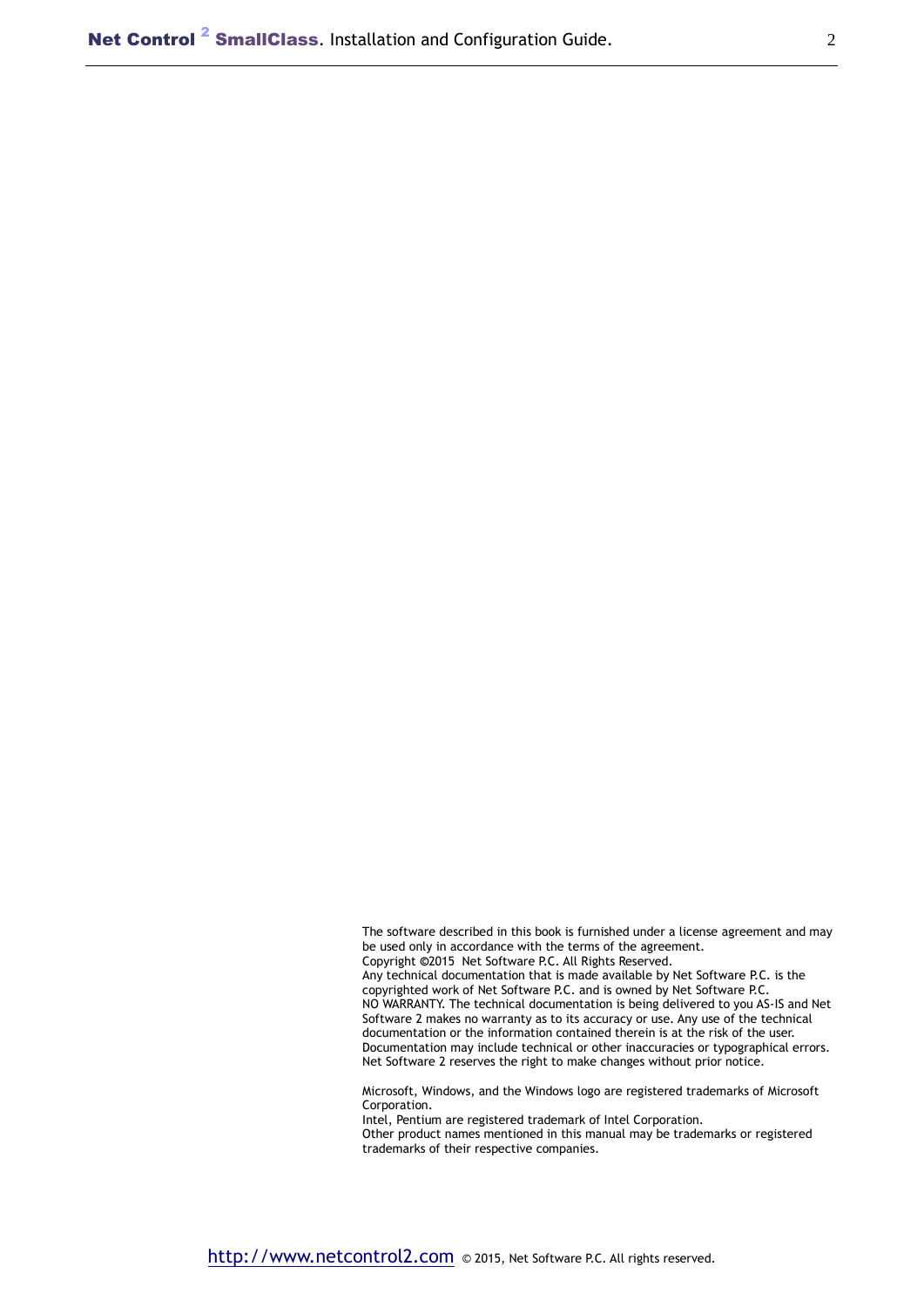## **Table of Contents**

| D. HOW TO PROTECT ACCESS TO NET CONTROL 2 TEACHER CONSOLE WITH         |  |
|------------------------------------------------------------------------|--|
|                                                                        |  |
| E. HOW TO PREVENT STOPPING NET CONTROL 2 SERVICE BY STUDENTS.  18      |  |
| F. ADVANCED INSTALLATION MODE OF THE STANDARD INSTALLATION PACKAGE  18 |  |
|                                                                        |  |
|                                                                        |  |
|                                                                        |  |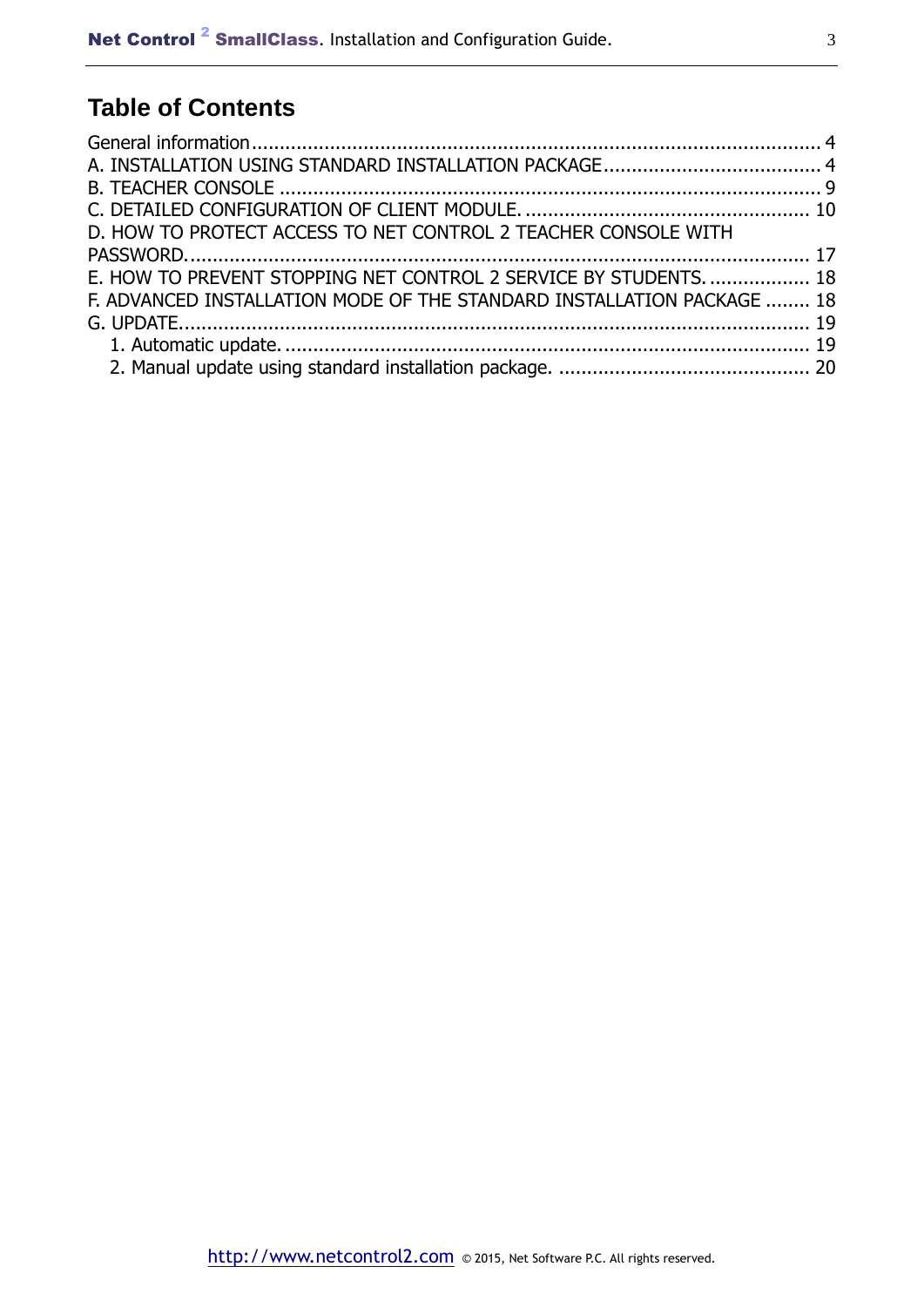### **General information**

Net Control 2 SmallClass Edition consists of two main parts – *Teacher Component and User Component*.

*Teacher Component* should be installed on each computer that will be used to control other computers.

*User Component* should be installed on each computer that you wish to control.

Any combination of components may be installed on the same computer.

### **A. INSTALLATION USING STANDARD INSTALLATION PACKAGE**

1. Run the Net Control 2 Installation Package (e.g. net1100sc.exe file).



2. Read and accept the End-User License Agreement.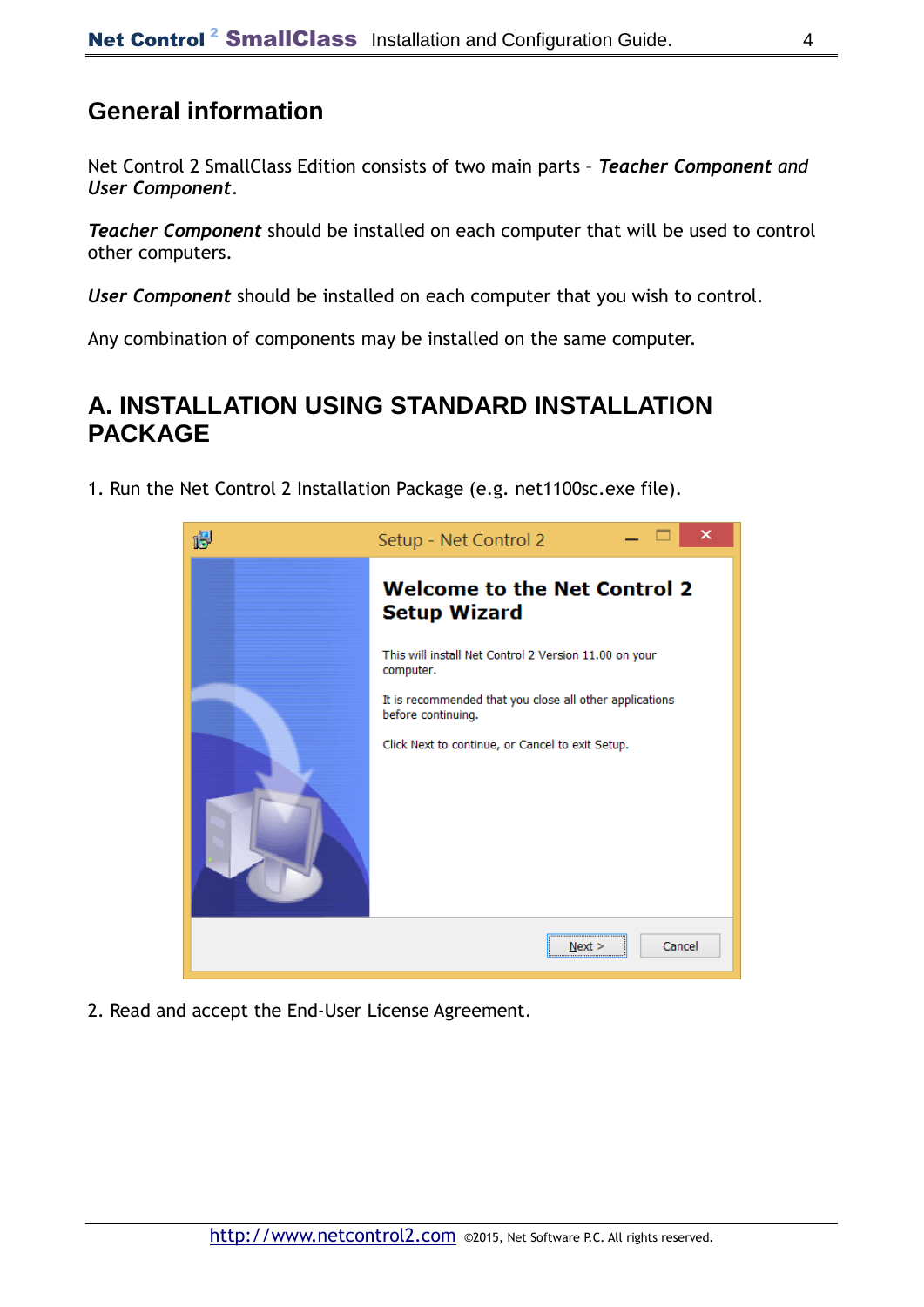| Setup - Net Control 2                                                                                                                                                                                                                           |        |  |
|-------------------------------------------------------------------------------------------------------------------------------------------------------------------------------------------------------------------------------------------------|--------|--|
| <b>License Agreement</b><br>Please read the following important information before continuing.                                                                                                                                                  |        |  |
| Please read the following License Agreement. You must accept the terms of this<br>agreement before continuing with the installation.                                                                                                            |        |  |
| <b>END USER LICENSE AGREEMENT</b>                                                                                                                                                                                                               |        |  |
| PLEASE READ THIS LICENSE CAREFULLY<br><b>BEFORE USING THIS SOFTWARE.</b>                                                                                                                                                                        |        |  |
| By receiving and/or using this Net Control 2 software (the<br>"Software"), you accept and agree to be bound by the<br>following User Agreement. This Agreement is a binding legal<br>agreement between Net Software, P.C., the convright holder |        |  |
| I accept the agreement<br>I do not accept the agreement                                                                                                                                                                                         |        |  |
| $<$ Back<br>Next >                                                                                                                                                                                                                              | Cancel |  |

3. On the **Setup Type** page, select **Typical Installation** and specify components, which should be installed:

**Teacher Components** – check this option if you wish to install the teacher components; **Student Components** – this component should be installed on student computers;

| ×<br>Setup - Net Control 2                                                                                    |
|---------------------------------------------------------------------------------------------------------------|
| <b>Setup type</b><br>Select the Setup Type to install.                                                        |
| Click the type of Setup you prefer, then click Next                                                           |
| O Typical installation:                                                                                       |
| ✔ Teacher components<br>Student components (should be installed on all computers that you wish<br>to control) |
| Advanced installation                                                                                         |
|                                                                                                               |
| $<$ Back<br>Cancel<br>Next                                                                                    |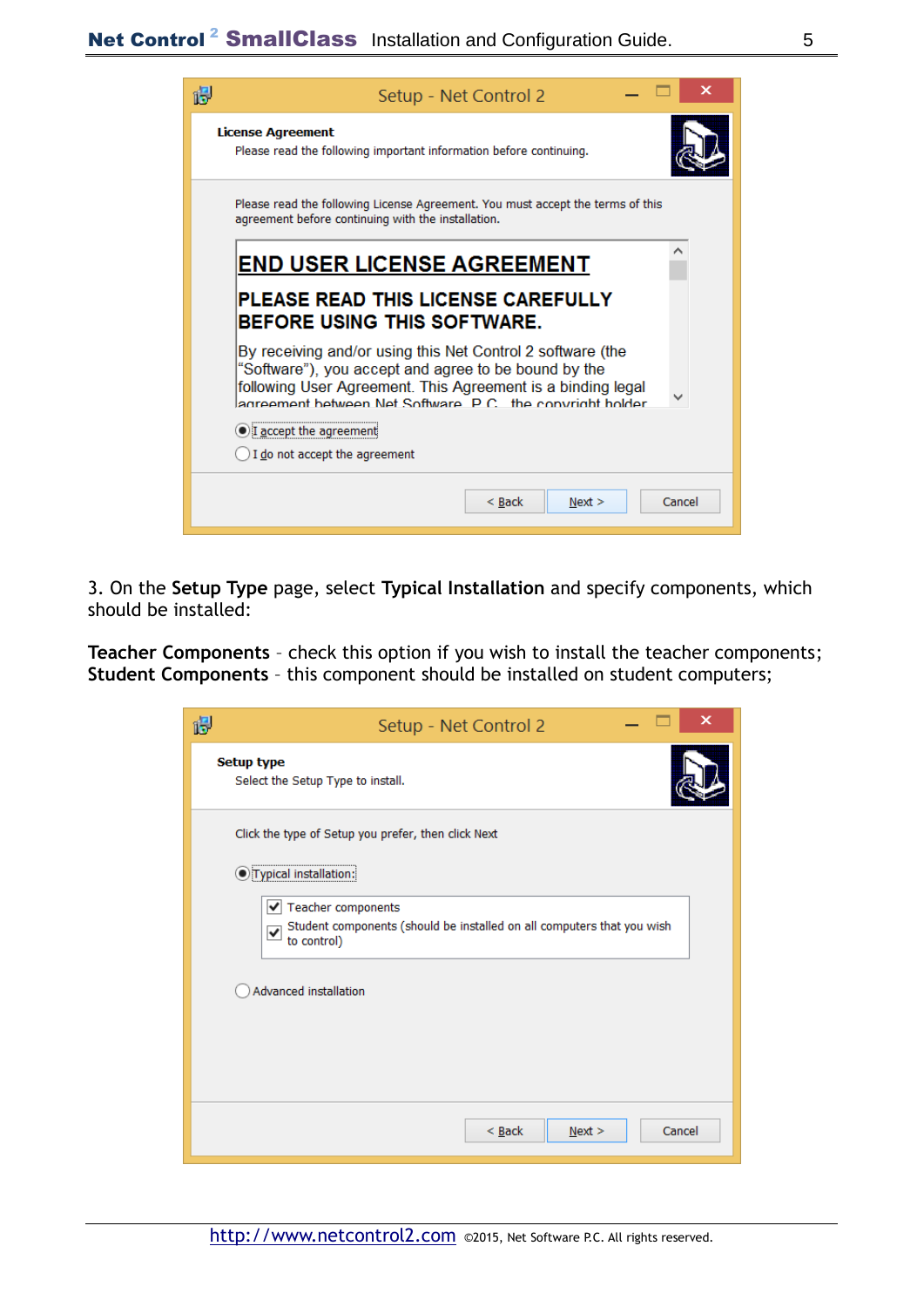4. Select the folder and Start Menu folder (optional) where the Net Control 2 software will be installed.

| 慢                                                                                      | Setup - Net Control 2 |        | ×      |
|----------------------------------------------------------------------------------------|-----------------------|--------|--------|
| <b>Select Destination Location</b><br>Where should Net Control 2 be installed?         |                       |        |        |
| Setup will install Net Control 2 into the following folder.                            |                       |        |        |
| To continue, click Next. If you would like to select a different folder, click Browse. |                       |        |        |
| C:\Program Files (x86)\Net Control 2                                                   |                       | Browse |        |
| At least 17,1 MB of free disk space is required.                                       |                       |        |        |
|                                                                                        |                       |        |        |
|                                                                                        | $\leq$ Back           | Next > | Cancel |

5. **Specify address or computer name (DNS name) of your teacher computer** (if Student components are selected):

| 诏<br>Setup - Net Control 2                                                                                                                                                     | x      |
|--------------------------------------------------------------------------------------------------------------------------------------------------------------------------------|--------|
| <b>Instructor computers</b><br>Specify address of one or several Instructor computers. To enter more<br>addresses click "More" and specify the addresses, one address per line |        |
|                                                                                                                                                                                |        |
| IP address or DNS name of teacher computer of teacher computer                                                                                                                 |        |
| 192.168.1.100                                                                                                                                                                  |        |
|                                                                                                                                                                                |        |
|                                                                                                                                                                                |        |
|                                                                                                                                                                                |        |
|                                                                                                                                                                                |        |
| $\leq$ Back<br>Next >                                                                                                                                                          | Cancel |

**6. Enable or disable Net Control 2 Student Console toolbar:**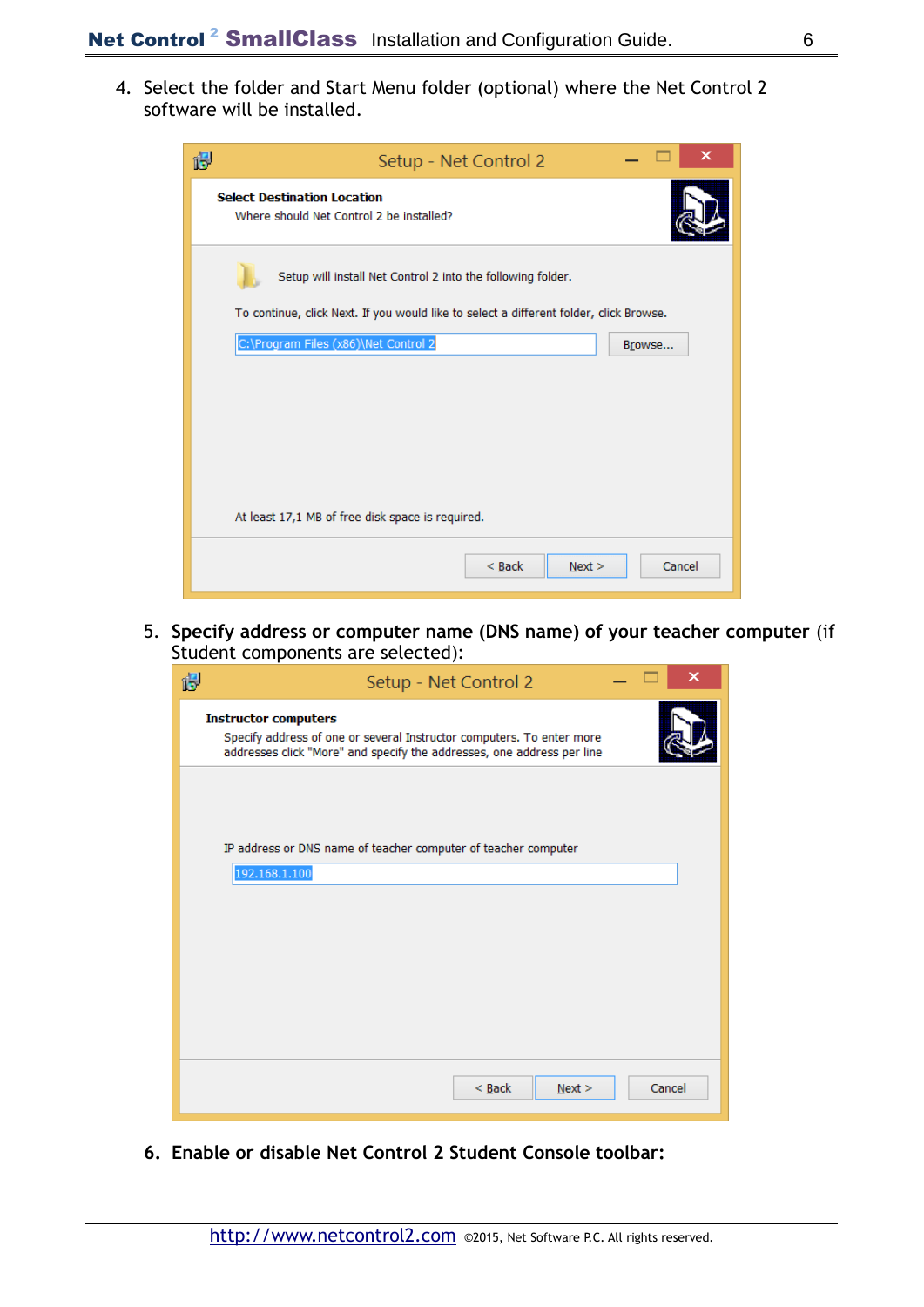

**Enable silent mode (no signal on connection) –** when it is not enabled, the student module will alert with a sound signal and text notification when a teacher computer is connecting to it. Enable this option to suppress the sound signals and text notifications.

The toolbar is a button that is always shown on the screen of a student computer, at top-right hand corner of the screen (by default); the user can click this button to open instantly the Student Console.

7. **Broadcast Desktop options (**only if Teacher components were selected**):**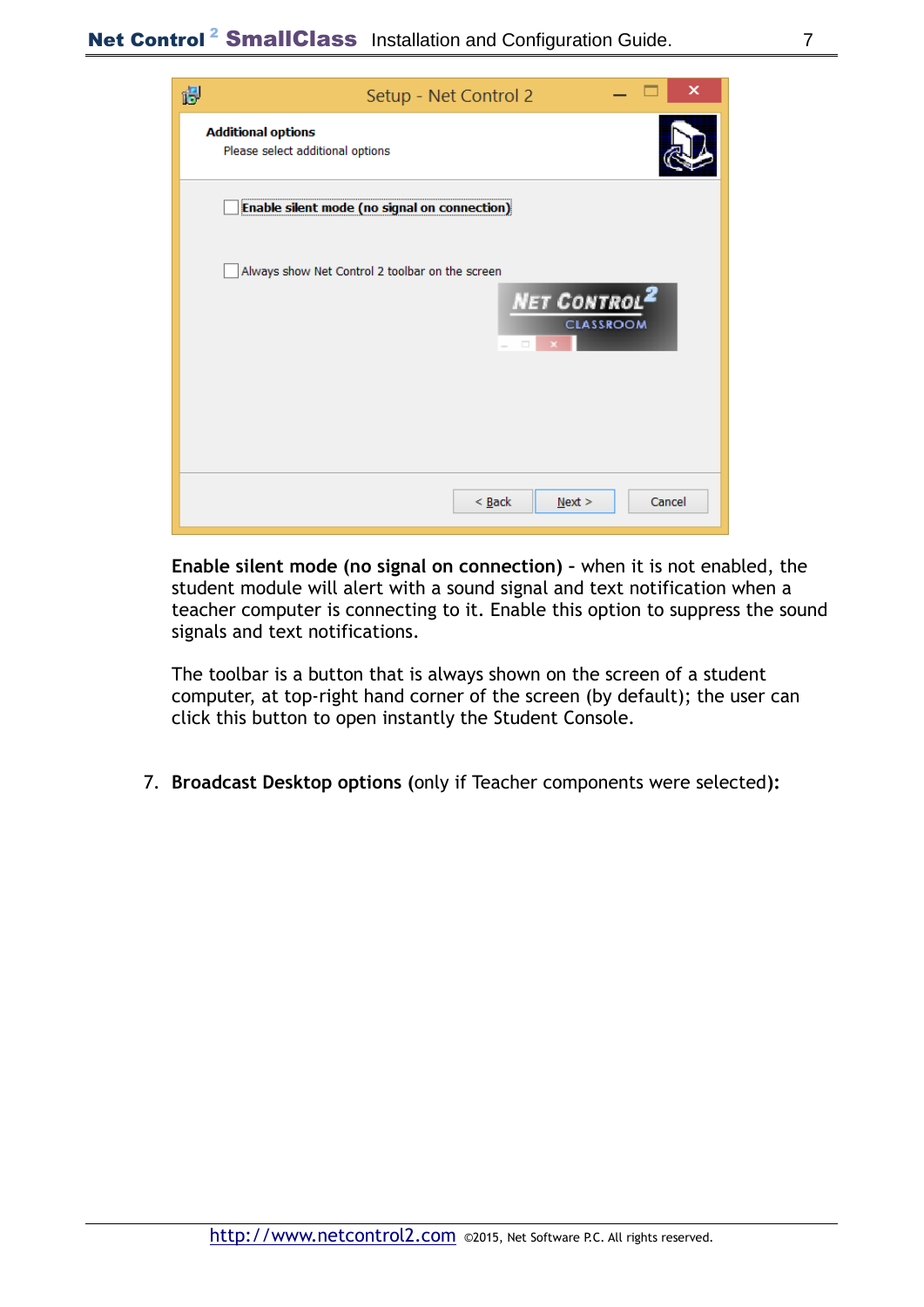| 得 | ×<br>Setup - Net Control 2 PRO                                                                                                                                                                                                |
|---|-------------------------------------------------------------------------------------------------------------------------------------------------------------------------------------------------------------------------------|
|   | <b>Broadcast Desktop options</b><br>Please specify Broadcast Desktop tool options.                                                                                                                                            |
|   | Broadcast Desktop Channel (0-500):<br>Please specify Broadcast Desktop channel, as a number in a range 0-500. This<br>number should be the same for all computers of a group, and different from<br>channels of other groups. |
|   | $<$ Back<br>Cancel<br>Next >                                                                                                                                                                                                  |

The *Broadcast Desktop Channel* number should be different for every lab of your network, otherwise the transmission sent in one classroom, may interfere with transmissions in other classrooms.

After installation you can change the channel in the Teacher Console, clicking the main menu command **N -> Options -> Control Options**; Control/Broadcast page.

| яE                                            | Setup - Net Control 2 |  |
|-----------------------------------------------|-----------------------|--|
| and the control of the distance of the colour |                       |  |

**8. Review and select the appropriate Additional installation options:**

| ĨΘ | Setup - Net Control 2                                                                                                                                                              |
|----|------------------------------------------------------------------------------------------------------------------------------------------------------------------------------------|
|    | <b>Select Additional Tasks</b><br>Which additional tasks should be performed?                                                                                                      |
|    | Select the additional tasks you would like Setup to perform while installing Net<br>Control 2, then click Next.<br><b>Additional icons:</b><br>√ Create a desktop icon             |
|    | ✔ Service with Terminal Server support<br>√ Install Video Hook Driver automatically<br>√ Enable Network Discovery Firewall Rule, when necessary<br>V Update software automatically |
|    | $<$ Back<br>Cancel<br>Next >                                                                                                                                                       |

[http://www.netcontrol2.com](http://www.netcontrol2.com/) ©2015, Net Software P.C. All rights reserved.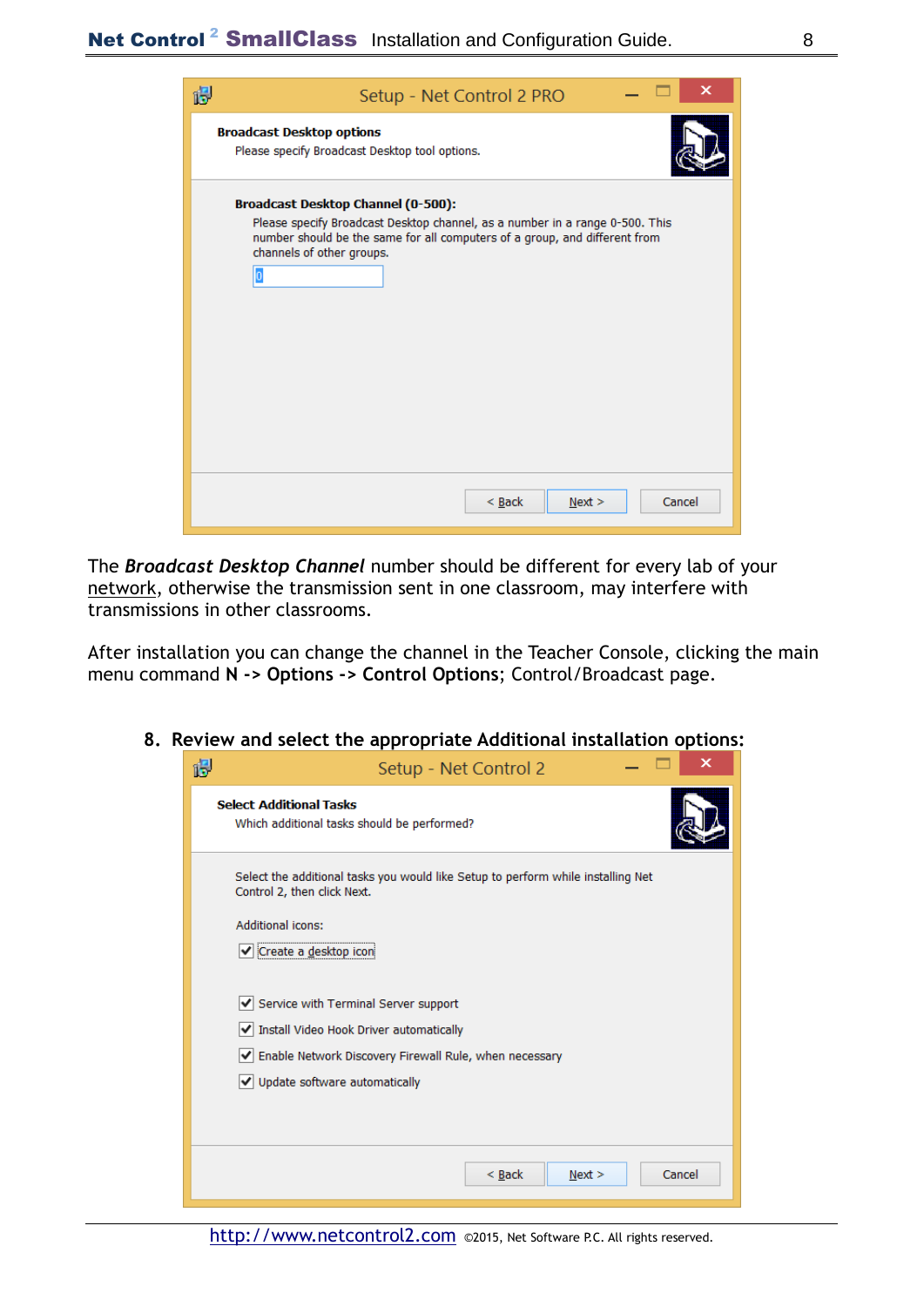**Service with Terminal Server support** – when enabled the student module will support background user sessions of Terminal Server (Windows Server RDP sessions, Remote Desktop), sessions created by third-party server software, like nComputing, WYSE and others.

**Enable Network Discovery Firewall Rule** – enables the Network Discovery rule of Windows Firewall in Windows Vista/2008/7. This rule is required for connectivity between computers in a local network and is enabled by default for "private" and "work" network profiles of Windows Firewall.

**Update software automatically** – enables automatic update of the software over the Internet. When enabled, Teacher Component will check the update server every 14 days for available updates, download, and install them automatically when necessary. This feature is available in the software for registered users only.

During the installation, Net Control 2 will automatically install the Video Hook Driver, which is a required component for Remote Desktop, Broadcast Desktop, and Desktop Recorder tools. During the driver setup, the screen may flicker several times.

#### **9. Restart the computer after installation.**

### **B. TEACHER CONSOLE**

To control student computers on teacher computer open the teacher console (click Net Control 2 icon on Desktop or use Start -> All Programs -> Net Control 2 -> Net Control 2 command of Windows Start menu).

If the software was installed on student computers properly and IP address (DNS name) of the teacher computer (as described in p.7 of previous chapter) is correct, within 20- 30 seconds the teacher console should be filled in with student connections: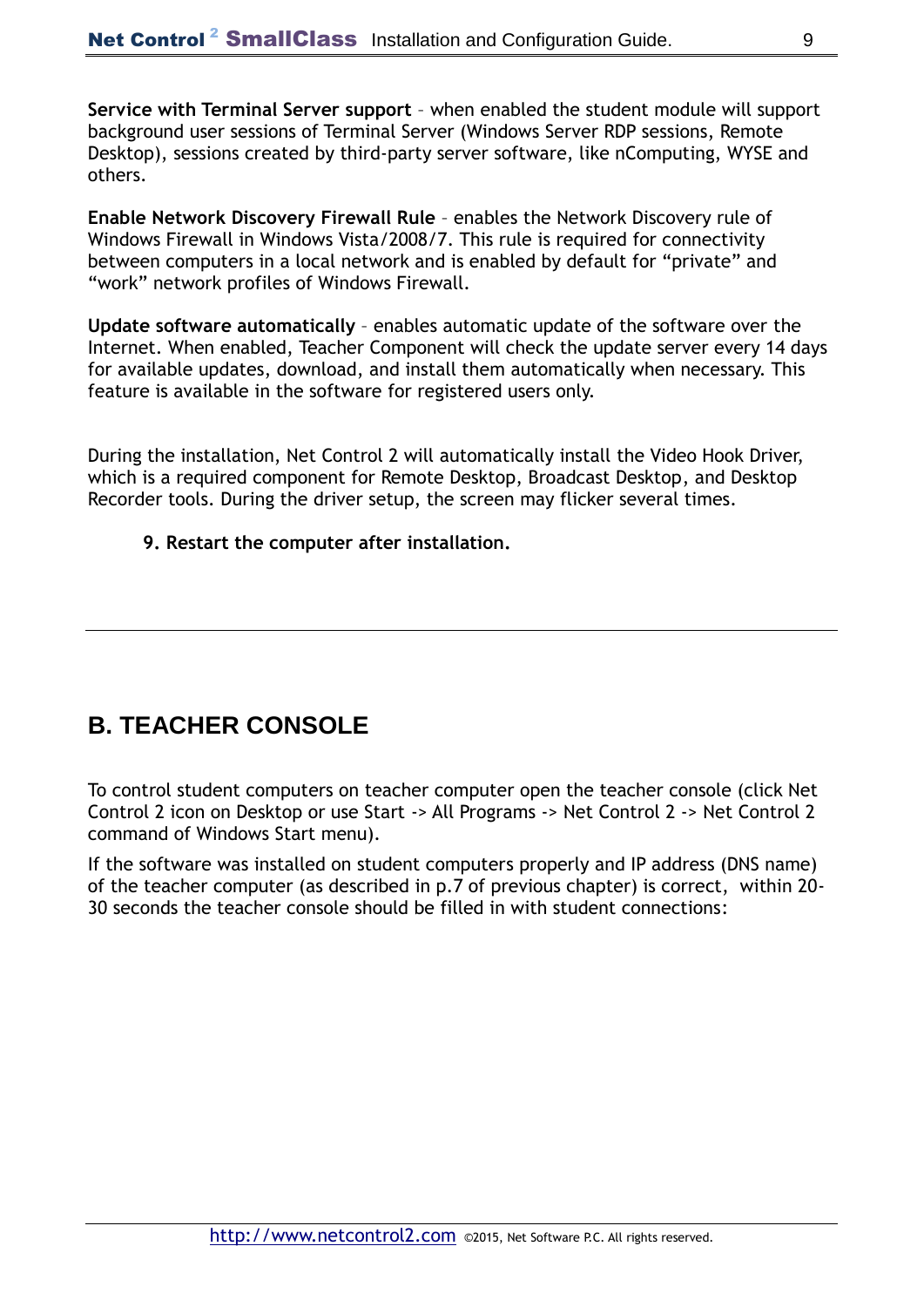

To control User Computers, select them in the list and apply a command from the Top toolbar, Right Panel (when present), N menu -> All Tools or Commands menu.

Detailed description of commands and features you can find in Net Control 2 Commands and Features Guide [\(http://www.netcontrol2.com/getfile?id=GUIDE210ST](http://www.netcontrol2.com/getfile?id=GUIDE210ST) )

# **C. DETAILED CONFIGURATION OF CLIENT MODULE.**

The User (Student) Component may be configured remotely from Teacher Module or on a User Computer directly.

**To configure User Module remotely from Teacher Component:**

- select the User Computers
- click menu command **N -> Options -> Client Options** or just click the **User Opts**  button on the **Advanced Tools** tab
- configure the options as specified below
- click the **OK** button

### **To configure User Module on User computer directly:**

- $-$  right click the Net Control 2 icon in the System Tray
- then click the **Configure** button in the Student Console
- Configure options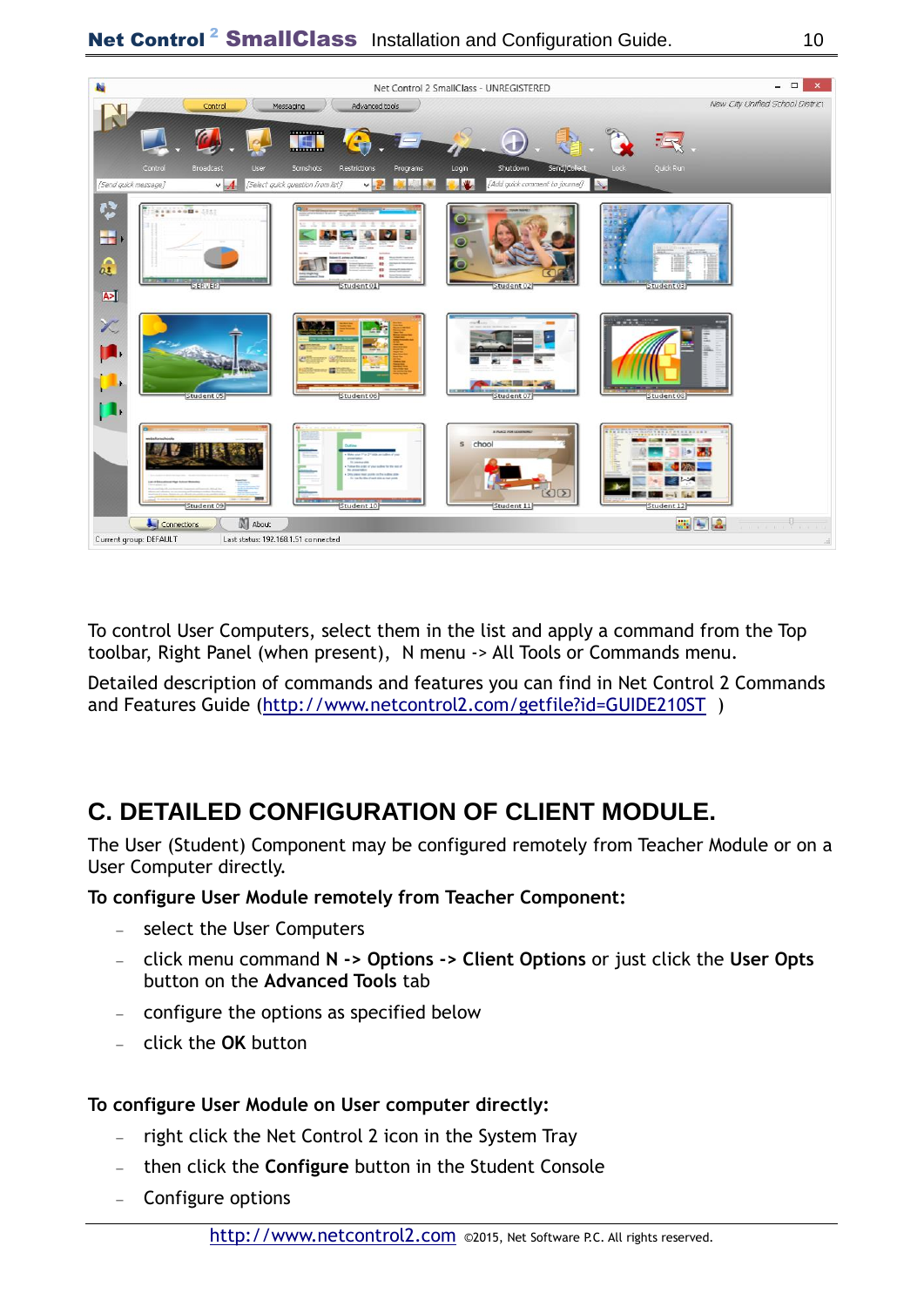click **OK**

Configuration window:

#### **SECURITY:**

| N                                                                                                                                                                                                                                                                                                                         |                                                                                                                                                                                                                                                                                                                                                                                                        |          |                 | Net Control 2 Client Configuration |          |  | ×      |  |
|---------------------------------------------------------------------------------------------------------------------------------------------------------------------------------------------------------------------------------------------------------------------------------------------------------------------------|--------------------------------------------------------------------------------------------------------------------------------------------------------------------------------------------------------------------------------------------------------------------------------------------------------------------------------------------------------------------------------------------------------|----------|-----------------|------------------------------------|----------|--|--------|--|
| Security                                                                                                                                                                                                                                                                                                                  | Appearance                                                                                                                                                                                                                                                                                                                                                                                             | Internet | Connection Mode | Control/Broadcast                  | Commands |  |        |  |
| Administrator password:<br>Set up the Administrator password to limit access of users to this Configuration utility,<br>Stop Service and Exit commands of the Student Console, Uninstall tools.<br>I Hide characters<br>Signal On Connection<br>Prevent service from stopping<br>Warn user before shutdown operation<br>◡ |                                                                                                                                                                                                                                                                                                                                                                                                        |          |                 |                                    |          |  |        |  |
| ◡<br>է<br>◡<br>√<br>◡<br>√<br>◡                                                                                                                                                                                                                                                                                           | Permissions:<br>File Operations<br>Allow changing Client settings remotely<br>V<br>Control Desktop objects<br>On the specified folder only:<br>Control Programs<br>C:\Users\Public\Desktop\NC2 Common Files<br>><br>Shutdown, restart and lock computer<br>Log chats history<br>Receive Messages<br>Log Events<br>Do not reply to scan requests<br>Change system settings<br>Voice and Speech features |          |                 |                                    |          |  |        |  |
|                                                                                                                                                                                                                                                                                                                           | $ v $ Enable automated error reporting to developers                                                                                                                                                                                                                                                                                                                                                   |          |                 |                                    | OK       |  | Cancel |  |

**Administrator password** used when any user attempts to change the settings of Net Control 2 Server or clicks the menu commands "Stop" or "Exit". We recommend setting up this parameter if you need to prevent stopping Net Control 2 service or unauthorized configuring the service.

**Disable System Tray Menu** – when checked, Net Control 2 disables all commands in Net Control 2 System Tray Menu, except About menu command (available in the registered version only). System Tray icon will not be disabled.

**Signal On Connection** - when checked, any connection of teacher computer will be accompanied by sound signal and text message.

**Prevent service from stopping** – when checked, the user will not be able to stop Net Control 2 Client service using Services console of Administrative Tools or net.exe system program.

**Warn user before shutdown operation -** when enabled, the service will display a warning message before shutdown operation is applied.

**PERMISSIONS –** allows limiting the functionality of service. When permission is disabled, all features related to this permission will be disabled:

**Allow changing Server settings remotely** - when this permission is set, the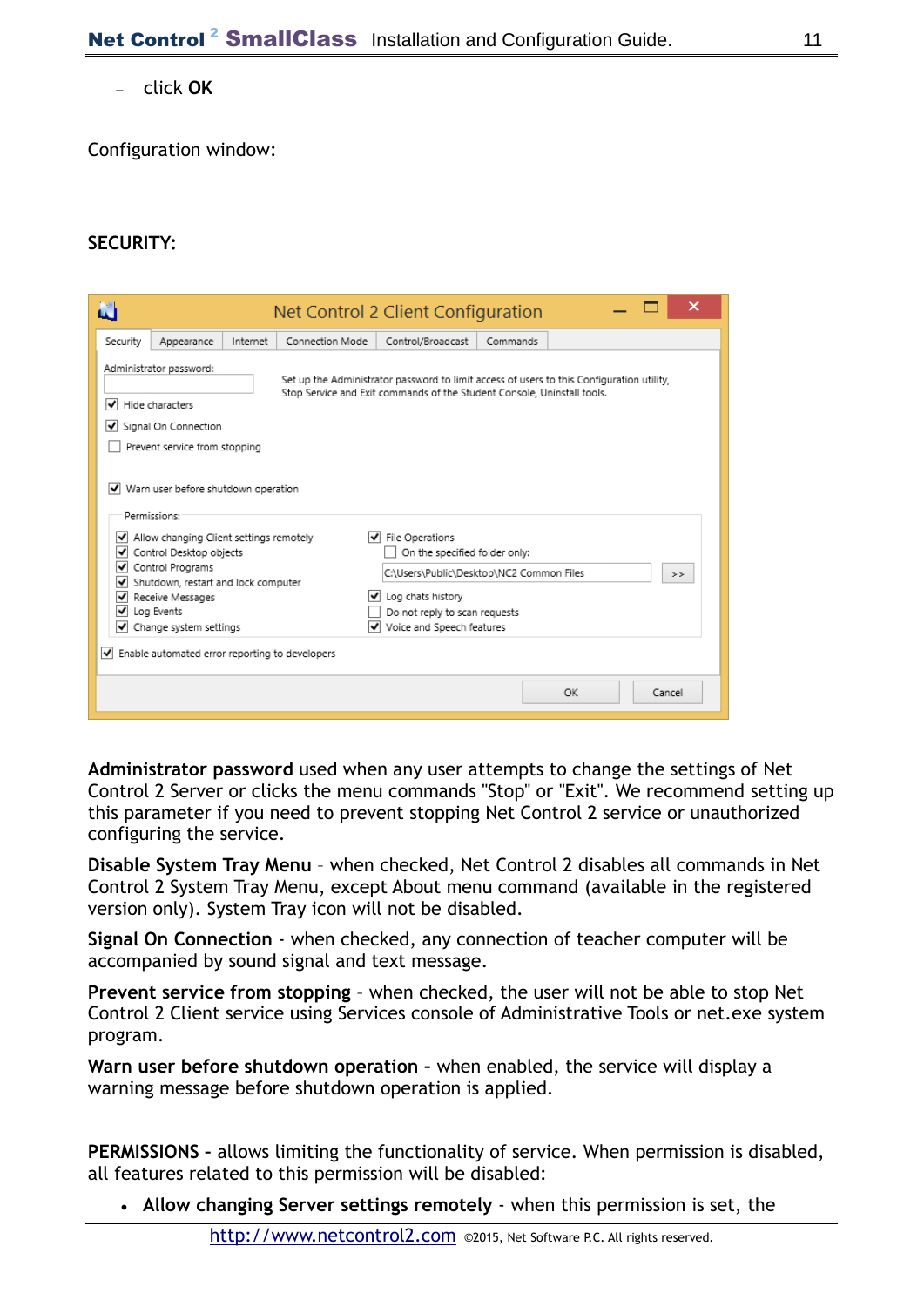Teacher can change Server settings remotely via the Net Control 2 Client.

- **Control Desktop objects** permission for controlling the Desktop of the user computer remotely, receive screenshots, run Remote Desktop and Broadcast Desktop sessions, change resolution, etc.
- **File Operations**  permission for file operations between computers. When additionally, **"On the specified folder only"** option is set, all file operations may be performed within the specified folder only.
- **Control programs**  permission to execute and terminate programs and services remotely.
- **Shutdown, restart, lock**  permission to perform power-related operations, like shutdown, reboot, stand-by etc., and lock and unlock computer remotely.
- **Receive messages**  permission to receive messages from the Teacher computer.
- **Log Events**  permission for Events Watcher and Events Logger tools.
- **Change system settings**  access to Registry, Policies, and access to the Internet etc.
- **Log Chats History**  chat history will be logged in *C:\Users\YOURLOGINNAME\AppData\Roaming\Net Control 2\nc2chat.log* for Net Control 2 MiniChat and in *C:\Users\YOURLOGINNAME\AppData\Roaming\Net Control 2\nc2cchat.log* file for Chat tool.
- **Do not reply to scan requests**  when enabled, the service will not respond to scan requests sent from any Instructor computer.

| N            |                                                                     |          |                                                            | Net Control 2 Client Configuration |          |           | ×      |
|--------------|---------------------------------------------------------------------|----------|------------------------------------------------------------|------------------------------------|----------|-----------|--------|
| Security     | Appearance                                                          | Internet | Connection Mode                                            | Control/Broadcast                  | Commands |           |        |
|              | Hide Student Console automatically                                  |          | Always show Mini toolbar (at top right hand screen corner) |                                    |          |           |        |
| ∣✔<br>է<br>▿ | Enable help requests<br>Enable hand-raising<br>Enable User statuses |          |                                                            |                                    |          |           |        |
|              |                                                                     |          | Disable administrator operations (Stop/Exit/Configure)     |                                    |          |           |        |
|              | Show Use Policy document at startup:                                |          |                                                            |                                    |          |           |        |
| [DEFAULT]    |                                                                     |          |                                                            |                                    |          | a por     |        |
| Quiz Player: | Show in Full-screen<br>Show in topmost window                       |          |                                                            |                                    |          |           |        |
|              |                                                                     |          |                                                            |                                    |          | <b>OK</b> | Cancel |

#### **APPEARANCE:**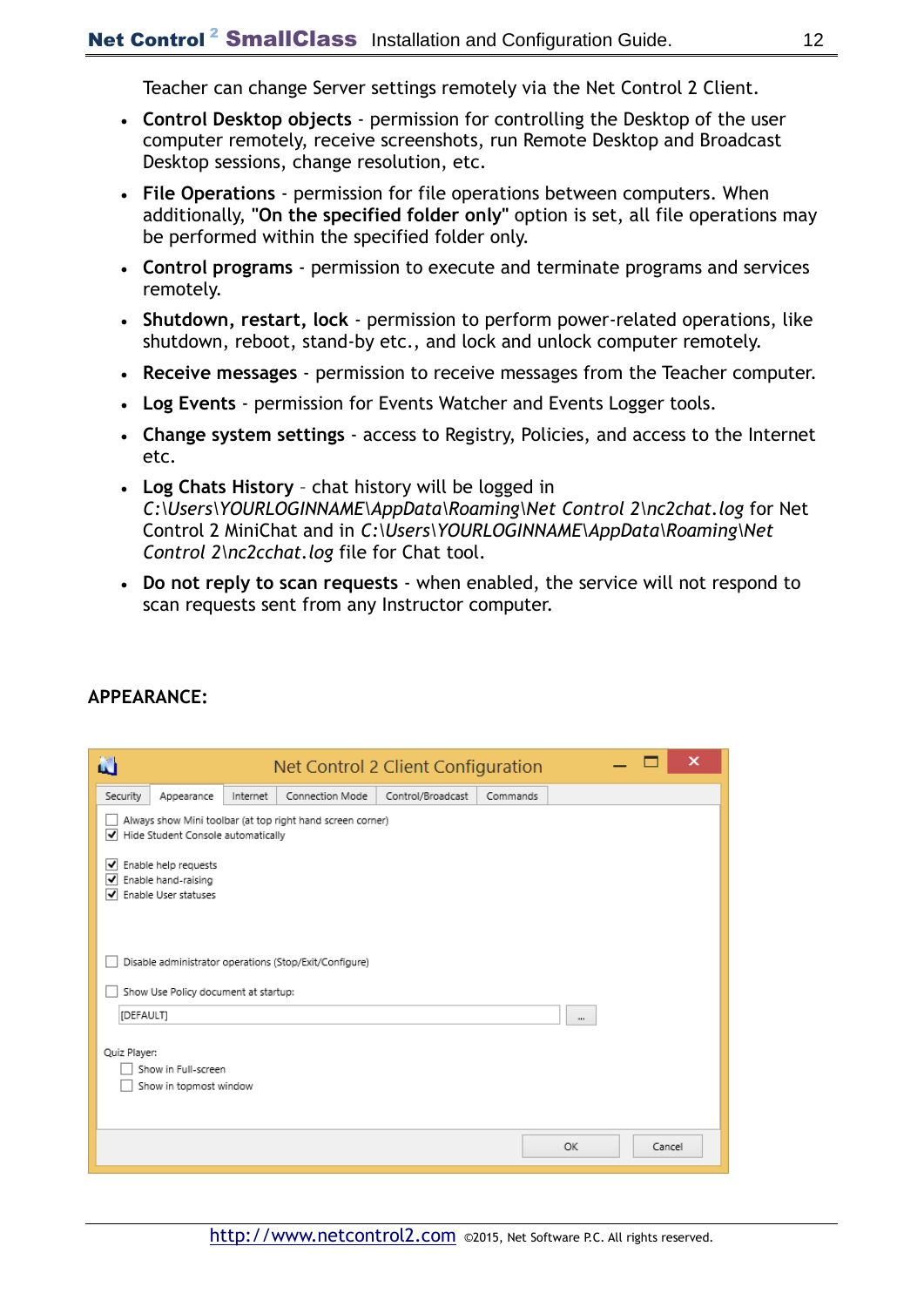**Always show Mini toolbar (at top right hand screen corner)** – when enabled Net Control 2 Student module will show the mini toolbar (a button on the top right hand corner of the screen, always visible on the screen, for quick access to the Student Console.

**Hide Student Console automatically** – when enabled the Student Console will be automatically hidden if the student cursor is out of the window within more than 5 seconds.

**Enable Help Requests** - when enabled, user can send Help requests to Teachers via Net Control 2 Server menu.

**Enable Hand Raising –** when enabled, user can "raise hand" in the Student Console. This status will be visible in the teacher console, the teacher can accept the request ("to call on" the student) or reset status at any moment.

**Enable User statuses –** enabling "user statuses". The user status is a short string that is visible on teacher computer in student connection properties, and it's shown in a tooltip when a student is changing his/her status. With this tool students can quickly communicate with teachers sending short messages to the teacher.

**Disable administrator operations (Stop/Exit/Configure)** – when enabled, the Student Console will not provide access to "Stop", "Exit" and "Configure" commands of Student Console.

**Show Use Policy document at startup** – when enabled, the service will display the Acceptable Use Policy document at user logon, either default or custom (specified by the Teacher).

**Quiz Player:**

**Show in full-screen** – when enabled, quizzes will be played in full-screen window.

**Show in topmost window** – when enabled, the user will not be able to switch to other programs during quizzing.

#### **INTERNET:**

| N        |                                                                                                                   |          | Net Control 2 Client Configuration                                                                                                  |                   |          |    | ×      |
|----------|-------------------------------------------------------------------------------------------------------------------|----------|-------------------------------------------------------------------------------------------------------------------------------------|-------------------|----------|----|--------|
| Security | Appearance                                                                                                        | Internet | Connection Mode                                                                                                                     | Control/Broadcast | Commands |    |        |
|          | Internet Control Engine maintenance:<br>◉ Do nothing<br>Uninstall both<br>Individual restrictions for every user* |          | Mode 1: Install as Internet Explorer Addon + Direct control (IE only)<br>Mode 2: Install as Protocol Layer + IE addon (recommended) |                   |          |    |        |
|          |                                                                                                                   |          |                                                                                                                                     |                   |          | OK | Cancel |

[http://www.netcontrol2.com](http://www.netcontrol2.com/) ©2015, Net Software P.C. All rights reserved.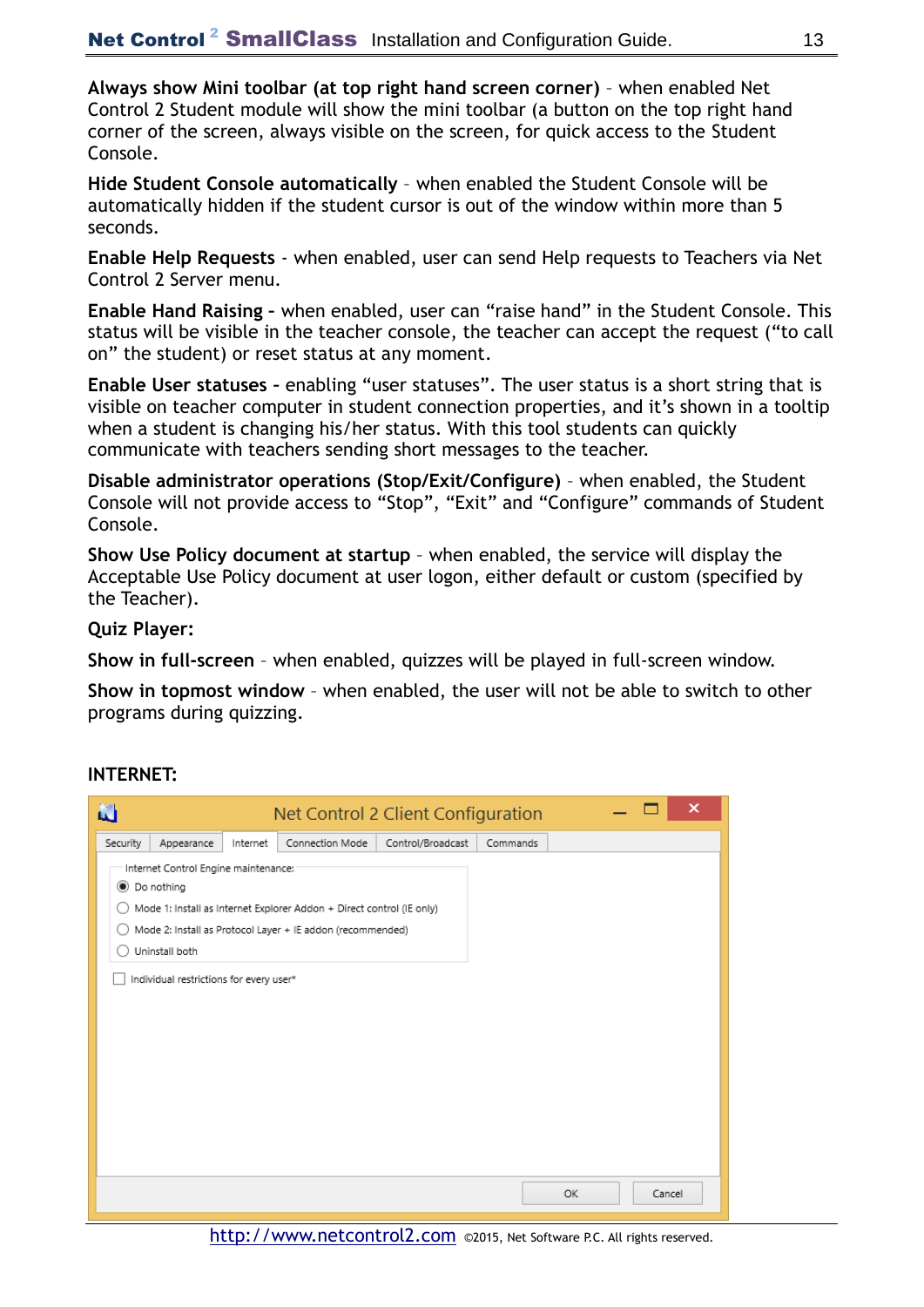| N        |                                                                                                                   |          |                                                                                                                                     | Net Control 2 Client Configuration |          |     | ×      |
|----------|-------------------------------------------------------------------------------------------------------------------|----------|-------------------------------------------------------------------------------------------------------------------------------------|------------------------------------|----------|-----|--------|
| Security | Appearance                                                                                                        | Internet | Connection Mode                                                                                                                     | Control/Broadcast                  | Commands |     |        |
|          | Internet Control Engine maintenance:<br>● Do nothing<br>Uninstall both<br>Individual restrictions for every user* |          | Mode 1: Install as Internet Explorer Addon + Direct control (IE only)<br>Mode 2: Install as Protocol Layer + IE addon (recommended) |                                    |          |     |        |
|          |                                                                                                                   |          |                                                                                                                                     |                                    |          | OK. | Cancel |

**Internet Control Engine** – manage the installation of the Internet Control Engine. Setting any option, except for "Do nothing", will schedule the installation routine. **Do not change this value unless you need re-install the Internet Control Engine.**

**Mode 1: Install as Internet Explorer Addon + Direct Control (IE only) –** schedules installation of the Net Control 2 Internet Control Engine as a plug-in for Internet Explorer. This mode is most compatible with third-party software, but allows controlling Internet traffic in Internet Explorer only.

**Mode 2: Install as Protocol Layer + IE addon (recommended)** – schedules installation of the Net Control 2 Internet Control Engine as a Protocol Layer. This mode is less compatible with third-party software than IE plug-in mode, but provides additional functionality and does not depend on Internet clients (browsers, e-mail clients etc.). **Use this mode if you need to make Internet restrictions working in alternative browsers, like Chrome, Opera, Safari, Firefox.**

**Uninstall both** - Internet Control Engine will be uninstalled from the User computer. You can use this option if Net Control 2 software conflicts with other software installed on User computers. All Internet-controlling features will be disabled.

**Control web-sites from the service –** when checked, Internet restrictions will be applied to Internet Explorer browser, even if Net Control 2 plugins (extension) was disabled by user (in Internet Explorer 9 and higher a user can disable browser plugins at any moment by clicking the respective prompt in browser). When this option is enabled and any restrictive profile was applied to computer, Net Control 2 will automatically disable alternative browsers like Firefox, Opera, Chrome, Safari, because these browsers cannot be controlled directly from the service without browser extensions. Access to these browsers will be automatically restored once the restrictive profile is disabled.

**Individual restrictions for every user –** by default all Internet restrictions are applied to all users of the same computer. This may result some issues when one computer works as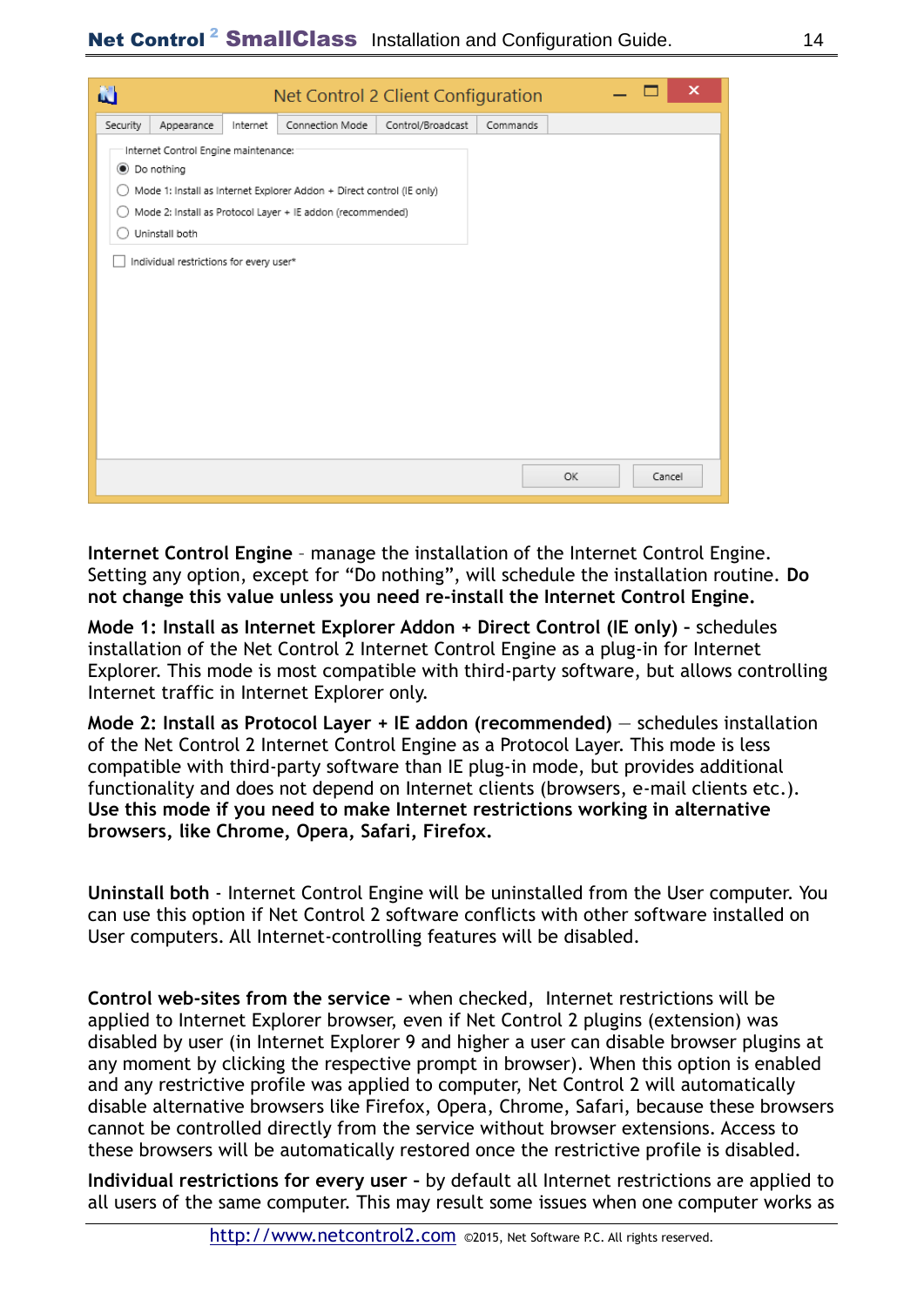a terminal server, several users are working on the same computer, sharing all its resources, and therefore share the same Internet restriction profile. Enable this option if profiles should be applied on a per-user basis, i.e. individually for every user. This option work only together with **Control web-sites from the service** option.

#### **CONNECTION MODE**

| N        |                                    |          |                                                                     | Net Control 2 Client Configuration |          |  |        | × |
|----------|------------------------------------|----------|---------------------------------------------------------------------|------------------------------------|----------|--|--------|---|
| Security | Appearance                         | Internet | Connection Mode                                                     | Control/Broadcast                  | Commands |  |        |   |
|          | (one address per line):            |          | IP address or DNS name of Teacher computers for Inverse connections |                                    |          |  |        |   |
|          | 192.168.1.100                      |          |                                                                     |                                    |          |  |        |   |
|          | Terminal Server sessions support   |          |                                                                     |                                    |          |  |        |   |
|          | Allow only RDP/hyper-V connections |          |                                                                     |                                    |          |  |        |   |
|          |                                    |          |                                                                     |                                    |          |  |        |   |
|          |                                    |          |                                                                     |                                    |          |  |        |   |
|          |                                    |          |                                                                     |                                    |          |  |        |   |
|          |                                    |          |                                                                     |                                    | OK       |  | Cancel |   |

**IP address or DNS name of Teacher computers** field contains one or several IP addresses (or DNS names) of teacher computers to which this student computer will connect. In SmallClass Edition every student computer may be connected to one teacher computer only. Extra address entries will be ignored.

**Terminal Server sessions support** – when this option is enabled the software will open separate connection for every terminal session, this option should be enabled if computer is used as a host for thin client connections (nComputing, WYSE, RDP devices, Windows Terminal Server and Remote Desktop connections).

**CONTROL/BROADCAST**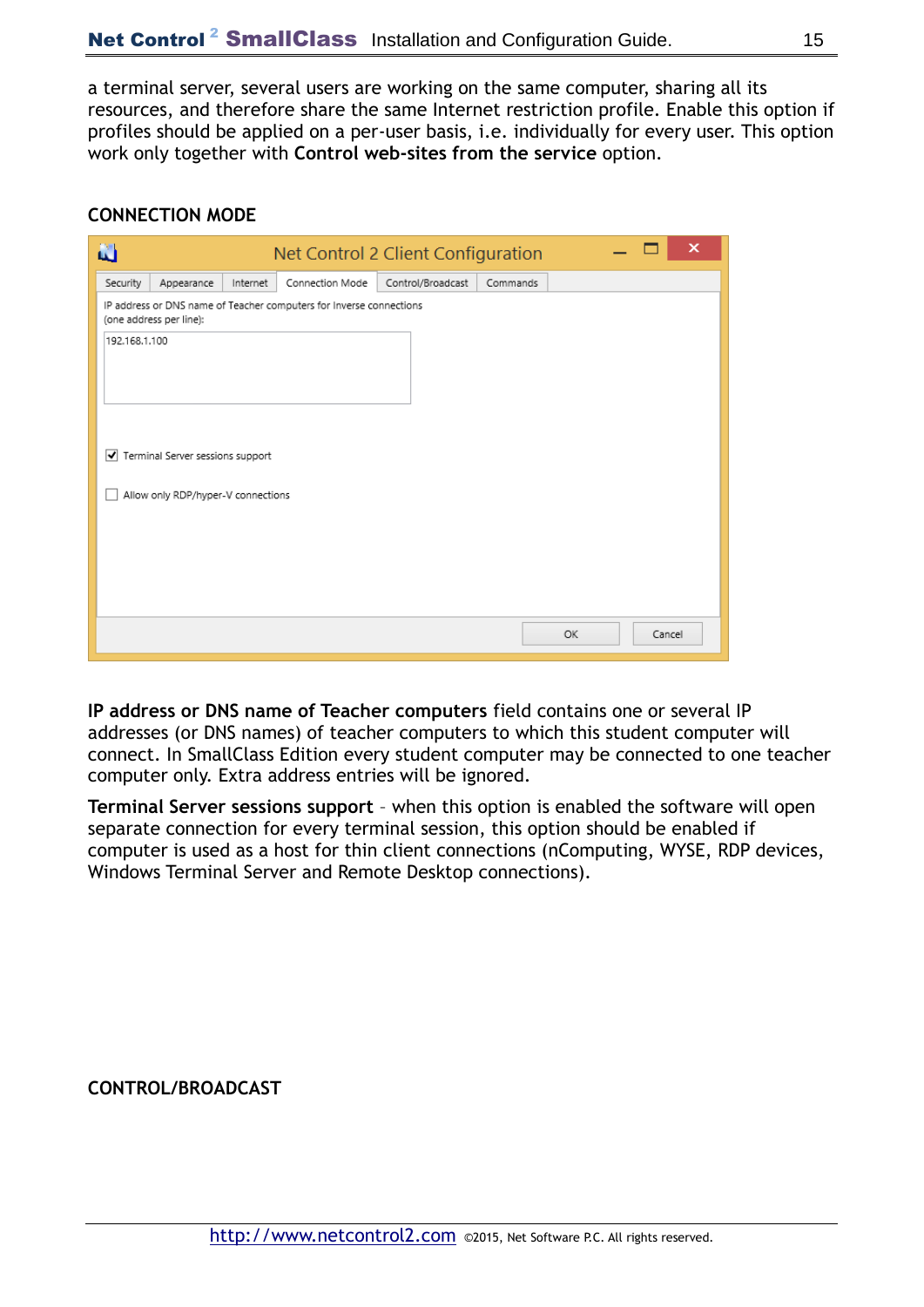| N                                                   |                                                                                                                                                                           |                       |                                  | Net Control 2 Client Configuration                                                                                                                                                                       |          |    |        | × |
|-----------------------------------------------------|---------------------------------------------------------------------------------------------------------------------------------------------------------------------------|-----------------------|----------------------------------|----------------------------------------------------------------------------------------------------------------------------------------------------------------------------------------------------------|----------|----|--------|---|
| Security<br>Remote Desktop:<br>Quality<br>Multicast | Appearance<br>Quality/Performance:<br>Broadcast Desktop:<br>Broadcast<br>√ Broadcast to the following subnets only:<br>192.168.1.255<br>Multicast address:<br>226.0.1.120 | Internet<br>Bandwidth | Connection Mode<br>(C) Auto<br>է | Control/Broadcast<br>Display driver acceleration<br>Use always<br>Do not use (Aero-safe)<br>Prevent cursor flashing in GDI mode<br>Close Metro applications when viewer is in full screen broadcast mode | Commands |    |        |   |
|                                                     |                                                                                                                                                                           |                       |                                  |                                                                                                                                                                                                          |          | OK | Cancel |   |

#### **Quality/Performance.**

Use this option to adjust the level of performance/quality for Remote Desktop and Broadcast Desktop features. Moving the track bar position to the left will increase quality of the picture displayed on remote computer, but at the same time will increase network bandwidth usage and may result slower speed of image refreshing.

**Broadcast Desktop** transport options:

**Broadcast** – when enabled, the Broadcast Desktop service will use UDP Broadcast protocol for transmission data over network. This protocol has better compatibility with network configurations and hardware, and is recommended if clients use Windows XP operating system. If a network consists in several VLANs, a router or other network hardware may prevent information sent in Broadcast mode from sending to other VLANs, in this case you may need to add IP address of every VLAN to the broadcast list. For example if VLAN 1 uses IP addresses in range 192.168.0.1-192.168.0.254 and VLAN2 uses IP address range 192.168.1.1-192.168.1.254, you need to add the following addresses:

#### 192.168.0.255

192.168.1.255 as IP masks for the specified networks.

**Multicast** – Broadcast Desktop service will use Multicast protocol as a transport protocol. Most often this protocol has better performance and resistance to errors during data transmission if clients use Windows Vista/7/2008 operating system. If default Multicast address interfere with other network software used in your network, you can change this address and need to change it on all Student and Teacher computers.

**Display Driver acceleration** – enables or disables Video Hook Driver acceleration for Remote Desktop and Broadcast Desktop tools. Video Hook Driver provides better performance and accuracy in screen changes tracking for these tools. When enabled, Broadcast Desktop and Remote Desktop tools activate VHD display driver only when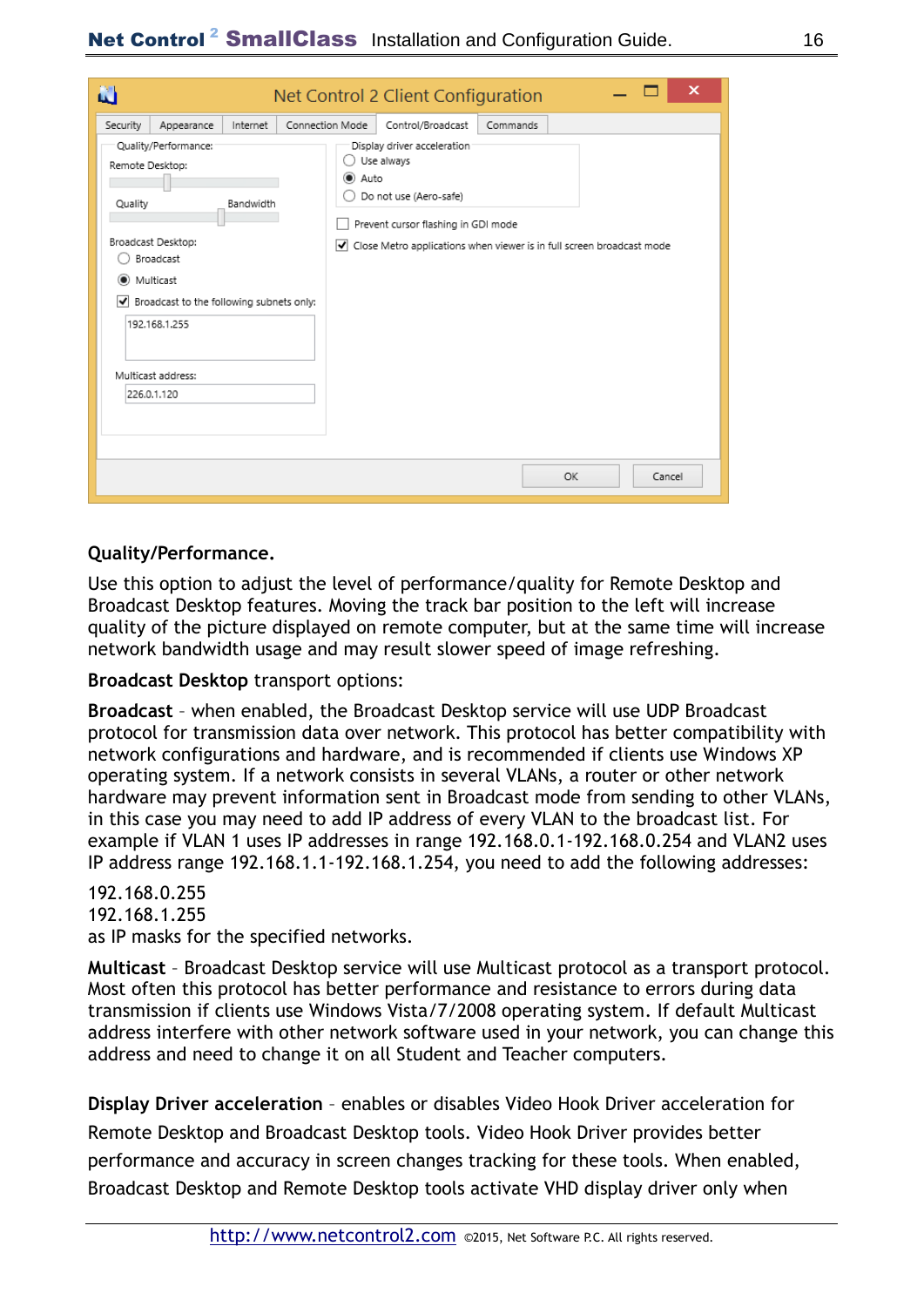Broadcast Desktop or Remote Desktop session is started and will unload it automatically once the session is finished. In addition, when the VHD driver is active, Windows Vista/7 will disable automatically Aero style for windows and several Direct3D interfaces, which will be restored only after stopping the driver. Therefore, if you prefer to have Aero style active during Broadcast Desktop/Remote Desktop sessions you need to disable the driver, setting up "Do not use (Aero safe)" option.

The "Auto" option means that VHD display driver will be used in Windows XP, in Windows Vista/7 (when Aero theme is disabled), and always used in Broadcast Desktop sessions; and the VHD driver will not be used in Windows Vista/7, when Aero theme is enabled.

#### **COMMANDS**

| N                  |                                                                                                                                                                                      |          |                 | Net Control 2 Client Configuration |          |    |        | × |
|--------------------|--------------------------------------------------------------------------------------------------------------------------------------------------------------------------------------|----------|-----------------|------------------------------------|----------|----|--------|---|
| Security           | Appearance                                                                                                                                                                           | Internet | Connection Mode | Control/Broadcast                  | Commands |    |        |   |
| Use monitor:<br>10 | Flip web-camera snapshot vertically<br>Primary monitor<br>Disable DirectX acceleration<br>Students can send files<br>File size limit, MBytes<br>AutoSend folder:<br>NC2:\AutoCollect |          | ٧               |                                    |          |    |        |   |
|                    |                                                                                                                                                                                      |          |                 |                                    |          | OK | Cancel |   |

**Flip web-camera snapshot vertically –** when enabled, the service will automatically flip snapshots obtained from web-camera vertically.

**What monitor should be used by service –** here you can select the display in multimonitor environment, which will be used as a source for screenshots and thumbnails, displayed on the teacher computer.

### **D. HOW TO PROTECT ACCESS TO NET CONTROL 2 TEACHER CONSOLE WITH PASSWORD.**

To protect access to **Net Control 2 Teacher Module**, click the menu command **N -> Options -> Control Options**, on **Interface** page, in **Teacher console password** field specify the password, and click **Change**.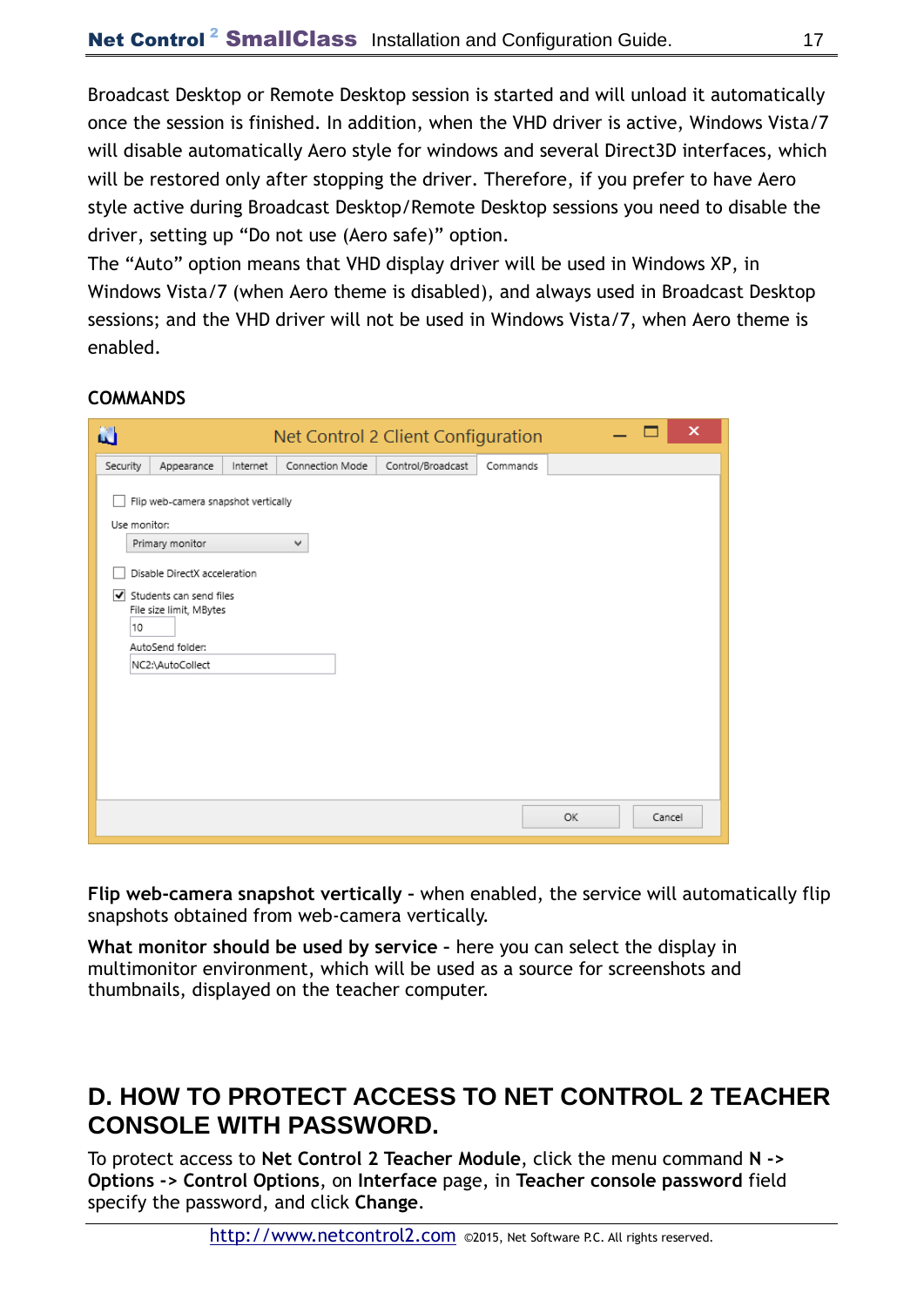## **E. HOW TO PREVENT STOPPING NET CONTROL 2 SERVICE BY STUDENTS.**

To prevent stopping Net Control 2 User service or configuring its settings on the User computer, first you need to enable the Administrator password:

 Right click **N** (Net Control 2) icon in the **System Tray**, then click **Configure**  button. In the **Configuration** window, on **Security** tab, in **Administrator Password**  field, specify new password. **Please note:** The password will be applied and stored only in the registered version of the software. Particularly, this feature is not available in Public Trial version.

### **F. ADVANCED INSTALLATION MODE OF THE STANDARD INSTALLATION PACKAGE**

Advanced installation mode may be used for more detailed configuration of parameters of installation.

To enable Advanced installation, in the process of installation, on "Setup type" page select "Advanced installation" option:

| 得 | x<br>Setup - Net Control 2                                                                                                    |  |  |  |  |  |  |
|---|-------------------------------------------------------------------------------------------------------------------------------|--|--|--|--|--|--|
|   | <b>Setup type</b><br>Select the Setup Type to install.                                                                        |  |  |  |  |  |  |
|   | Click the type of Setup you prefer, then click Next                                                                           |  |  |  |  |  |  |
|   | Typical installation:                                                                                                         |  |  |  |  |  |  |
|   | ✔ Teacher components<br>Student components (should be installed on all computers that you wish<br>$\checkmark$<br>to control) |  |  |  |  |  |  |
|   | Advanced installation                                                                                                         |  |  |  |  |  |  |
|   |                                                                                                                               |  |  |  |  |  |  |
|   |                                                                                                                               |  |  |  |  |  |  |
|   | $\leq$ Back<br>Cancel<br>Next >                                                                                               |  |  |  |  |  |  |

At next steps the setup program will prompt all additional parameters as provided in **Chapter A**.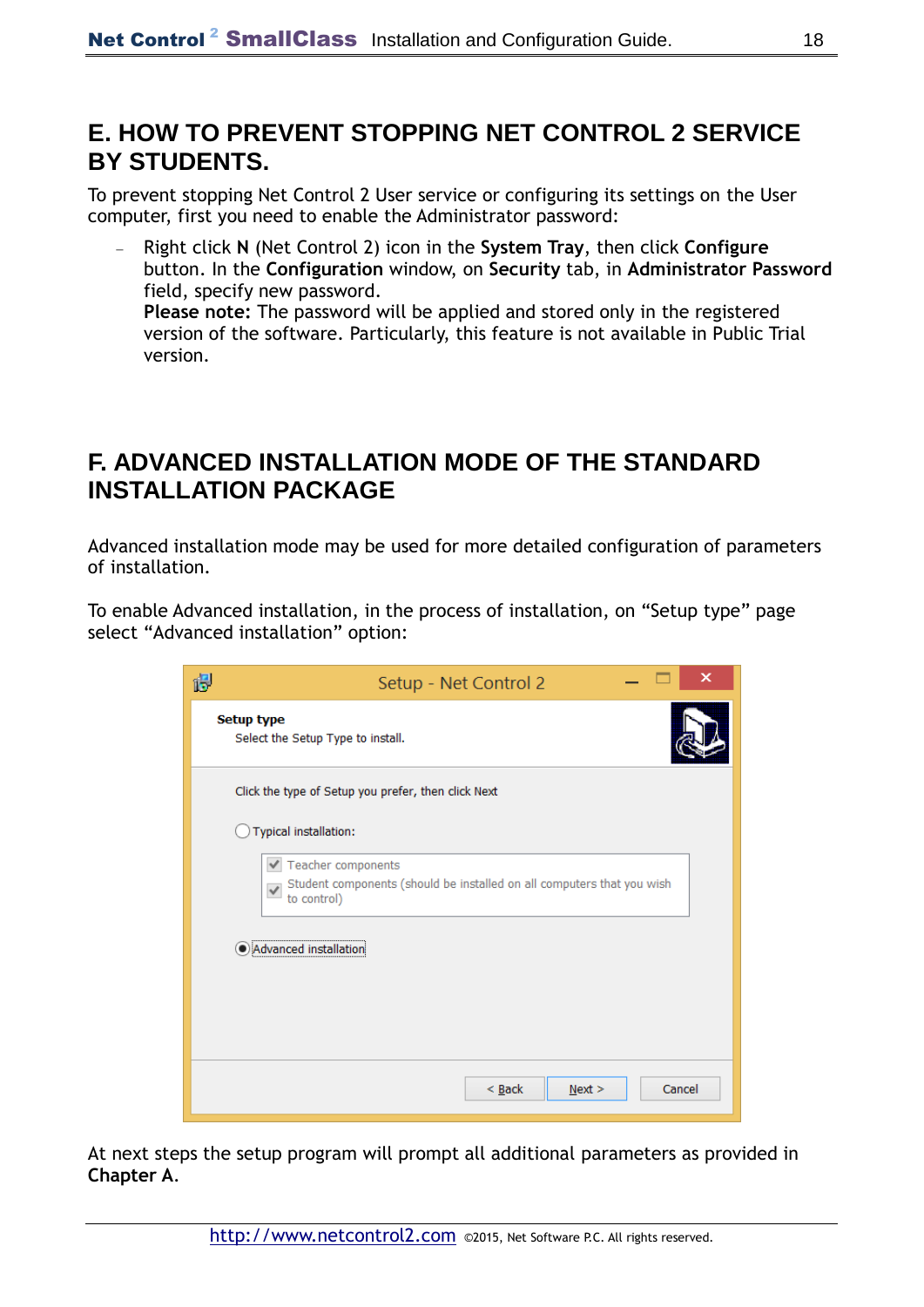Additionally, on "Select Components" page you can select necessary components from the detailed list of variants of installation:

|                                                            | Setup - Net Control 2                                                                                                                     |         |  |  |  |  |  |
|------------------------------------------------------------|-------------------------------------------------------------------------------------------------------------------------------------------|---------|--|--|--|--|--|
|                                                            | <b>Select Components</b><br>Which components should be installed?                                                                         |         |  |  |  |  |  |
|                                                            | Select the components you want to install; clear the components you do not want to<br>install. Click Next when you are ready to continue. |         |  |  |  |  |  |
|                                                            | Teacher and Student components:                                                                                                           |         |  |  |  |  |  |
|                                                            | Teacher components (Control), will control student computers                                                                              | 22,1 MB |  |  |  |  |  |
|                                                            | Student components, the client                                                                                                            | 26,6 MB |  |  |  |  |  |
|                                                            | Common Components                                                                                                                         | 15,9 MB |  |  |  |  |  |
|                                                            | Install Video Hook Driver (Recommended for both Clients and Controls)<br>√ Install Internet Control Components                            | 0.4 MB  |  |  |  |  |  |
|                                                            | Internet Control Components: Protocol Layer Mode                                                                                          |         |  |  |  |  |  |
|                                                            | i () Internet Control Components: IE Plugin Mode                                                                                          |         |  |  |  |  |  |
| Current selection requires at least 53,9 MB of disk space. |                                                                                                                                           |         |  |  |  |  |  |
|                                                            | $Back$<br>Next >                                                                                                                          | Cancel  |  |  |  |  |  |

Additionally to Teacher and Student components you can enable installation of the following components:

**Install Video Hook Driver** – enables installation of Net Control 2 Video Hook Driver – special acceleration driver used by Broadcast Desktop and Remote Desktop engines. Installation of this component is recommended. You should uncheck this option only if the VHD driver interferes with some other software installed on this computer.

**Install Internet Control Components** – enable this option on student machine if you need to control access to Internet services on this computer. The component may be installed either in "IE Plugin Mode" or "Protocol Layer Mode". *"Protocol Layer Mode"* is recommended.

*"Protocol Layer Mode"* provides monitoring functionality in any network software, including alternative browsers, like Google Chrome, Opera or Safari; several Internet monitoring features are unavailable in this mode. For more detailed information regarding difference in these modes please refer to Net Control Tools and Features Guide, Internet Restrictions section.

## **G. UPDATE.**

#### *1. Automatic update.*

To enable automatic update:

In the teacher console click the main menu command N - Options - Control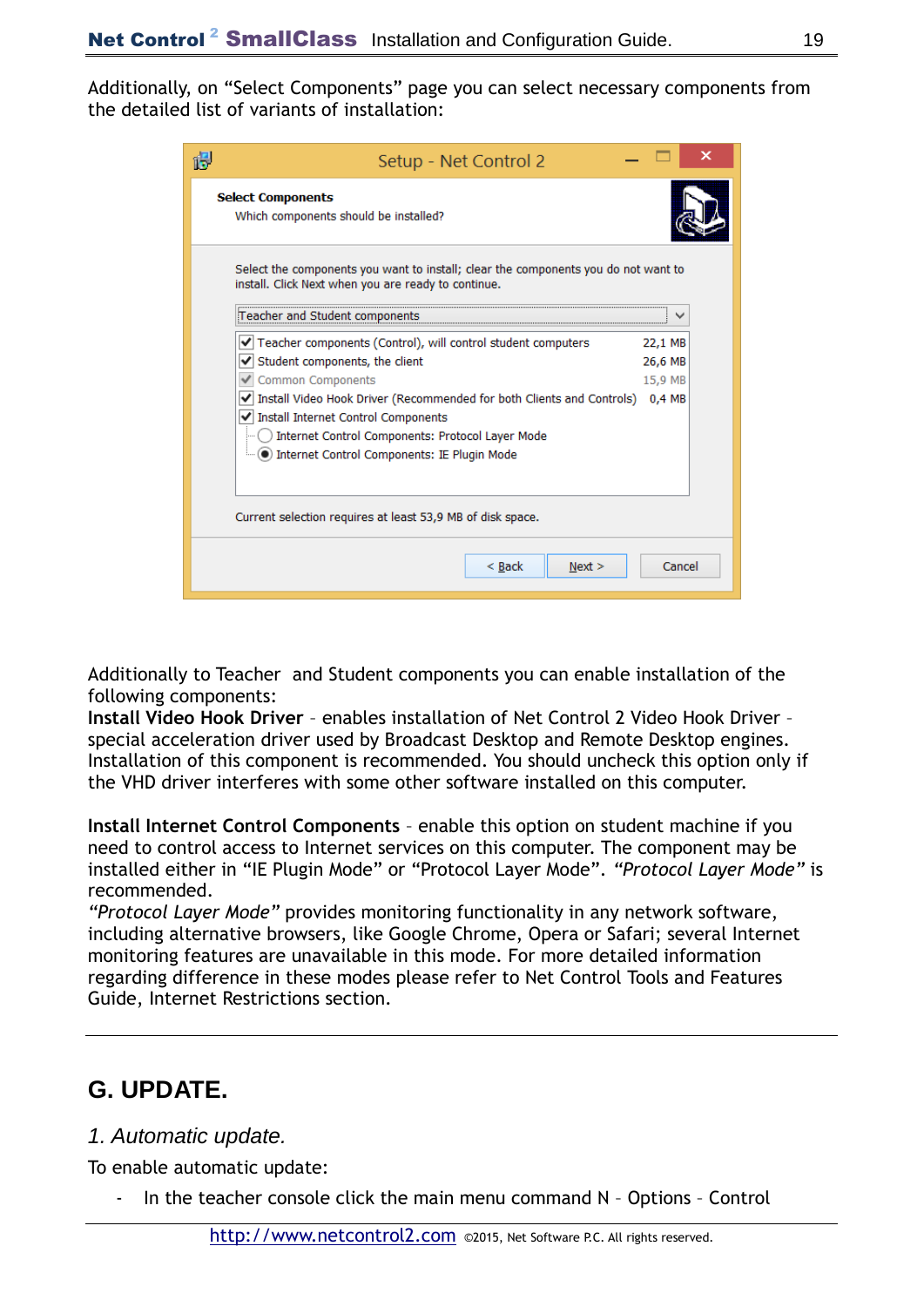Options;

- On Update page:
- Enable "Download updtes automatically" option to enable automatic checking the web server for available updates.

|                                                                                                                                | Options                                                                                                 | ×      |
|--------------------------------------------------------------------------------------------------------------------------------|---------------------------------------------------------------------------------------------------------|--------|
| Interface<br>Commands<br>Way Control/Broadcast<br>Hot keys<br>Lesson info<br>ſI<br>Right Panel<br>V Update<br>Advanced Options | Update:<br>Check for updates automatically<br>● Download updates automatically (*)<br>Do not update     |        |
|                                                                                                                                | (*) - administrative privileges in the system are required<br>$\blacktriangledown$<br>$\mathbf x$<br>ОK | Cancel |

The software will check the NC2 update server every 14 days for available updates. If any update is found, the program will download it to the teacher computer and will deploy it to the user computers as soon as they are connected to the teacher computer.

**Please note:** To change the Update options, the program should be started with administrative privileges in the system. For Windows Vista/2008/7, you need to run the program as follows:

- right-click on the Net Control 2 icon on Desktop or in Start -> Programs menu
- click menu command **Run As Administrator**
- confirm execution

#### *2. Manual update using standard installation package.*

- download the latest installation package
- in Net Control 2 Teacher Console, select the user computers
- click menu command **N -> Help and Support -> Update Client**